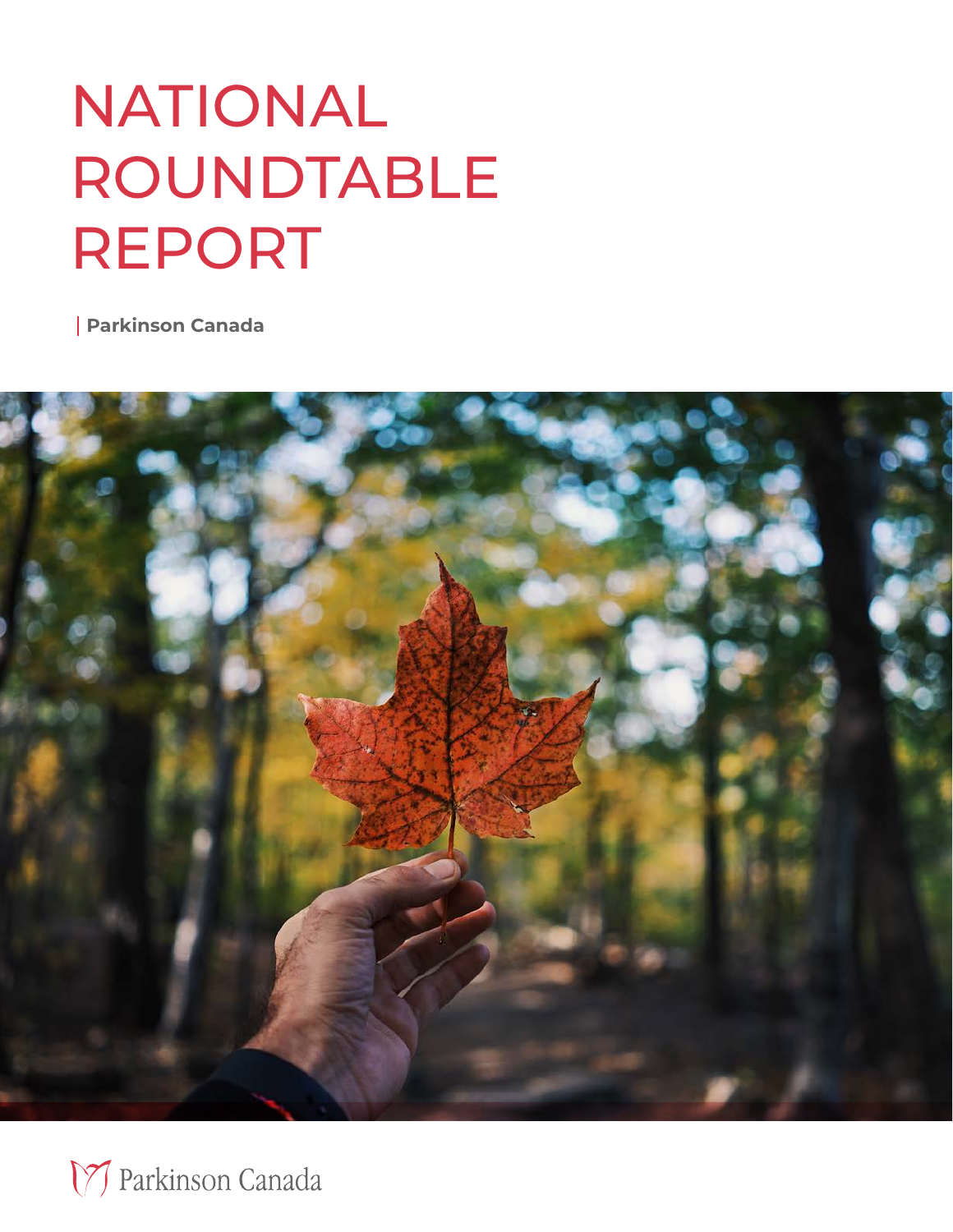#### **CONTENTS**

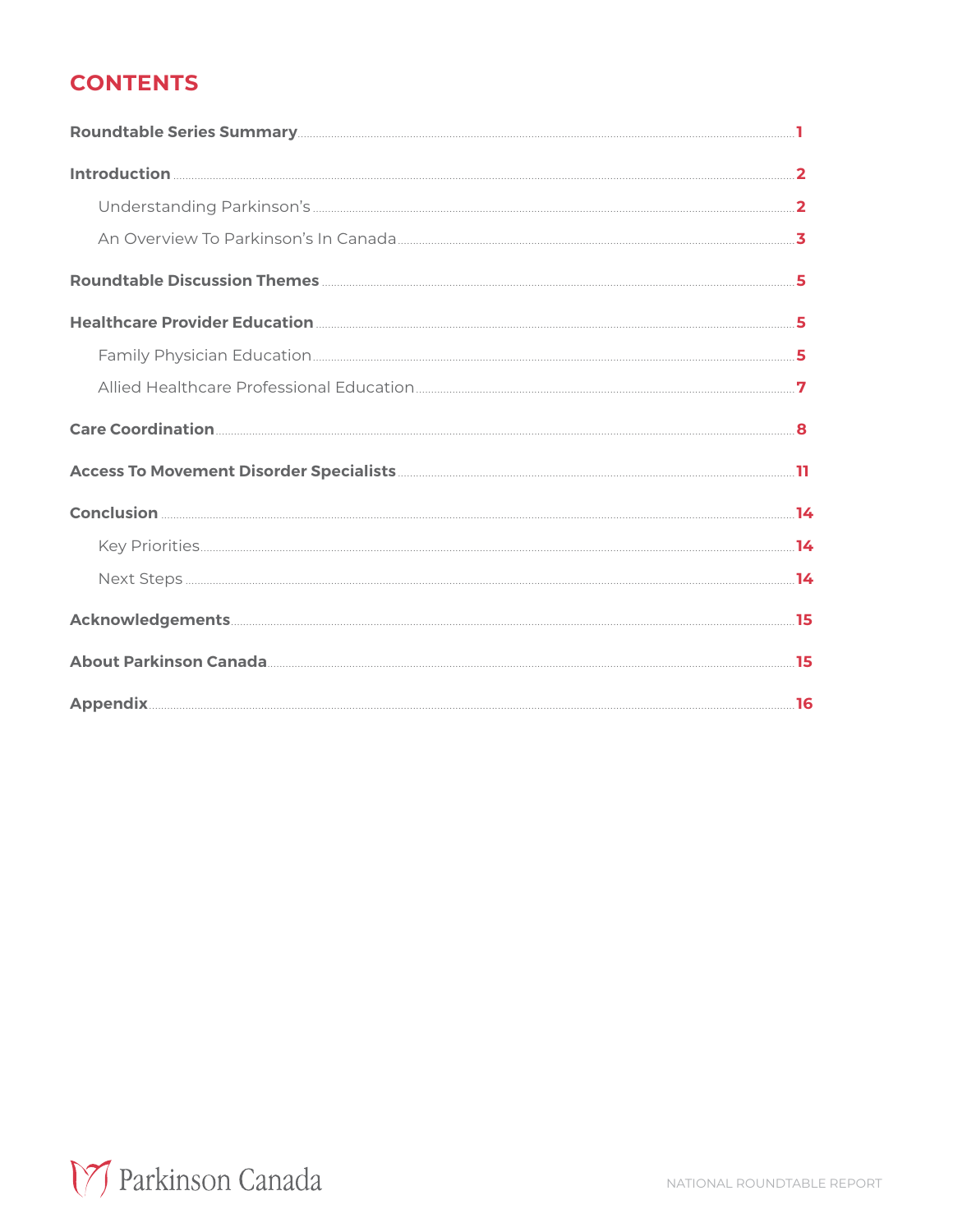#### **ROUNDTABLE SERIES SUMMARY**

The 2021 Parkinson Canada Roundtable Series consisted of eight regional roundtables, followed by a national session, over the course of three months. This effort brought together more than 150 voices from the Canadian Parkinson's community to gather understanding, insight, and clarity to support Parkinson Canada's advocacy efforts.

The purpose of the roundtables was to listen to the realities and unmet needs of the Parkinson's community and capture the key issues surrounding Parkinson's healthcare from provincial, territorial, and national perspectives. To support validation of the findings, we strove for diverse participant representation. People living with Parkinson's, care partners, healthcare professionals, and regional Parkinson's organizations were invited to participate in the roundtables.

Each roundtable was approximately three hours long and included, speakers, large group discussions and smaller breakout conversations. Moderators facilitated the conversation and note-takers were present to accurately capture input and insights from participants. For the purposes of privacy and encouraging an open dialogue, these roundtable sessions were not recorded, and quotations used within this document are anonymously attributed.

This national report summarizes the unique realities faced by members of the Parkinson's community across the country. Following the in-depth discussions from the National Roundtable and building off the eight regional roundtables, we have identified the following key priorities for the Parkinson's community to consider as a way to improve the quality of life for people living with Parkinson's in Canada.

- **•** Identify and address gaps for additional training and knowledge transfer to qualified healthcare providers about Parkinson's, which will allow for earlier diagnosis and treatment of Parkinson's.
- **•** Examine the systemic issues and barriers throughout the healthcare system to determine what steps can be taken to increase the number of healthcare practitioners available to support people with Parkinson's.
- **•** Advance equitable access to care and improved treatments for all Canadians living with Parkinson's.

These priorities will help provide a roadmap to the organization in developing our future advocacy work in supporting Canadians affected by Parkinson's.



The roundtable series brought together **more than 150 voices** from the Canadian Parkinson's community

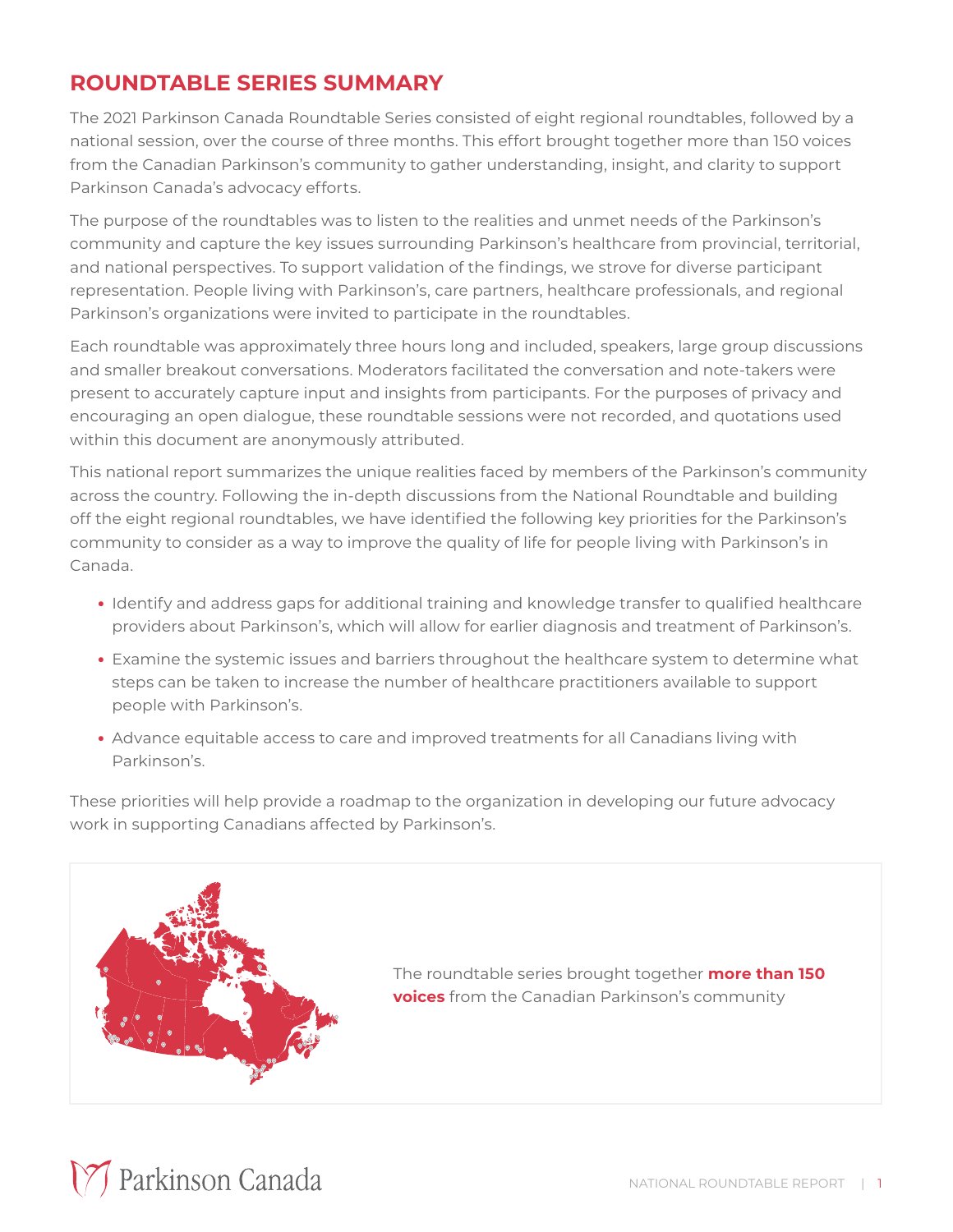#### **INTRODUCTION** UNDERSTANDING PARKINSON'S

Parkinson's is a chronic, progressive neurodegenerative disease caused by a loss of dopamineproducing neurons in areas of the brain associated with movement. Individuals with Parkinson's may experience a resting tremor, slowness of movement, muscle rigidity, and balance problems. While Parkinson's is typically thought of as a movement disorder, non-motor symptoms such as anxiety and depression, sleep problems, and difficulty swallowing can also occur as part of the condition. The average age of diagnosis for Parkinson's is 60 years old, but some people are diagnosed prior to 60 and referred to as having early onset Parkinson's.

Currently, there is no cure for Parkinson's or treatments that can stop or slow the progression of the disease. There are only therapies to help manage the symptoms. Most Parkinson's medications work to maintain levels of dopamine in the brain, a neurotransmitter that supports the execution of movement as well as other functions controlled by the brain. The gold standard medication for Parkinson's, levodopa, helps make up for the dopamine lost due to brain cell degeneration. Levodopa was developed in the 1960s. Surgical procedures like deep brain stimulation (DBS) and the insertion of a Duodopa® pump can also be options for people living with Parkinson's.

In addition, the following therapies can help manage Parkinson's symptoms, physical therapy and exercise for mobility, flexibility, and balance; occupational therapy for daily activities; speech therapy to help with voice and swallowing; and mental health services for depression and anxiety.

Every Parkinson's experience is unique, with symptoms and progression varying from person to person. Living with Parkinson's requires a holistic approach to care, which includes all aspects of an individual's life.

#### **KEY PARKINSON'S TERMINOLOGY**

**Movement Disorder Specialist (MDS):** A neurologist who has completed additional fellowship training in the area of movement disorders.

**Wait time:** Time an individual must wait to see a healthcare professional.

**Care partner:** Another term for caregiver.

**Multidisciplinary care:** This term can have widereaching definitions but for the purposes of this report, it refers to accessing a diverse range of healthcare professionals as part of the management of Parkinson's. Multidisciplinary care models can also involve components such as care coordination, education, and self-management support.

**Integrated care:** A healthcare model where healthcare professionals from different specialities communicate

and interact in the joint management of care. There can be many different degrees of integration from simply exchanging notes to more in-depth collaboration.

**Deep Brain Stimulation (DBS):** A neurosurgical procedure where electrodes are implanted deep into the brain and electrical stimulation is delivered through a pacemaker-like device. This electrical stimulation impacts dysfunctioning brain circuits and helps in the management of Parkinson's symptoms.<sup>i</sup>

**Duodopa®:** A gel mixture of levodopa-carbidopa (Parkinson's medications) administered continuously through a pump into the small intestine. It allows a constant and more consistent amount of levodopa to be present in the body.<sup>ii</sup>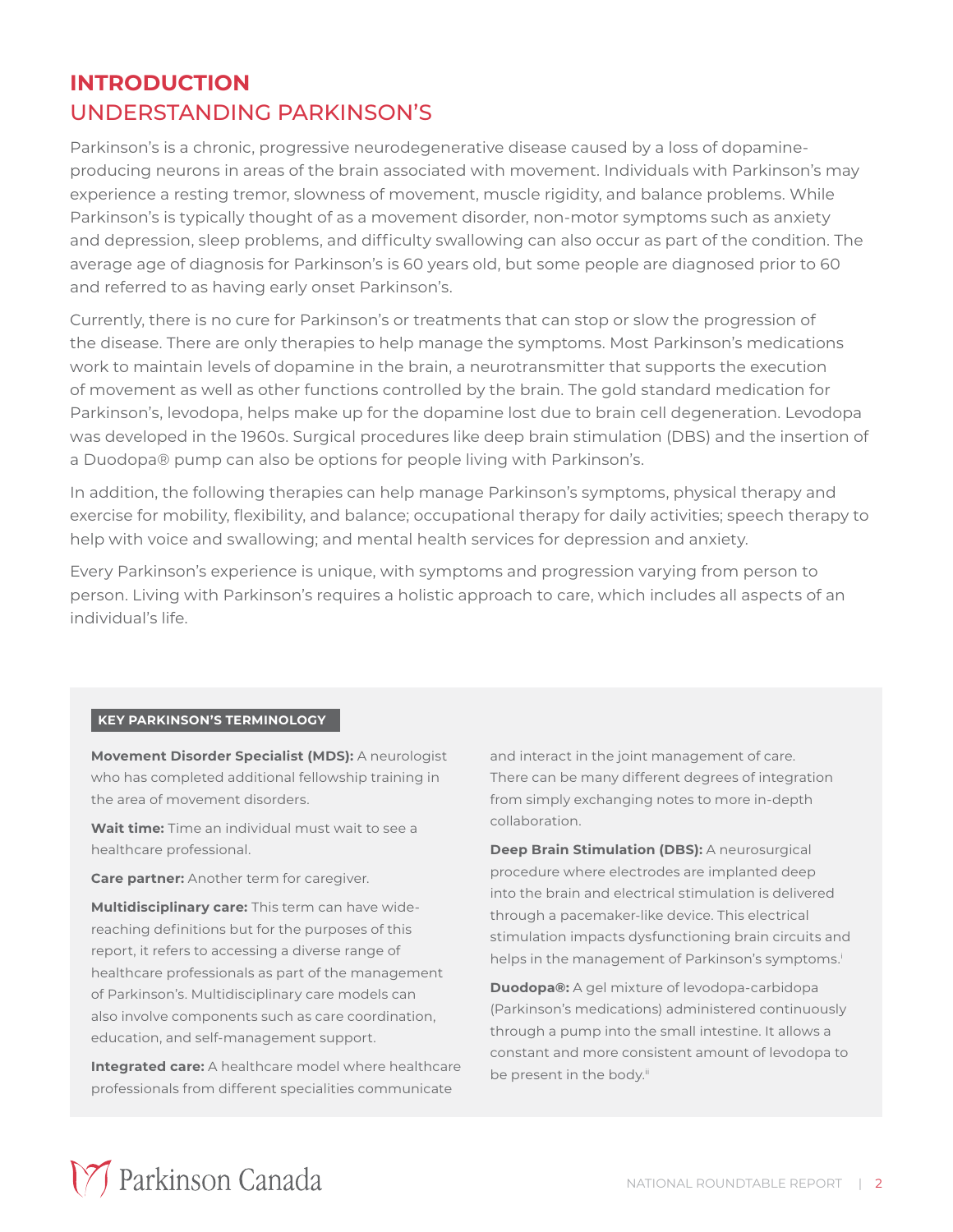#### AN OVERVIEW TO PARKINSON'S IN CANADA

Parkinson's is one of the fastest-growing neurological diseases in the world and Canada has one of the highest prevalence rates compared to other countries.<sup>iii</sup>

It is estimated there are more than 100,000 people in Canada living with Parkinson's in 2021.iv, That number will grow by about 30 people tomorrow and the day after that until we reach 50 new diagnoses per day within 10 years.<sup>iv, v</sup>

One in five people living in Canada with Parkinson's wait a year or more to receive a formal diagnosis after reporting their symptoms to a medical professional.<sup>vi</sup> Prolonged wait times to receive diagnosis have serious implications for an individual's quality of life and increase the likelihood for both physical and mental health deterioration.

In 2018, the national wait time average to see a Parkinson's specialist, also known as a Movement Disorder Specialist (MDS), was 11 months with some regions reporting wait times of more than two years.<sup>vii</sup> It is estimated that there is only one MDS for every 1,500 people living with Parkinson's in the country and most of these specialists are in major urban centres within the provinces, posing a geographical barrier for rural Canadians with Parkinson's.<sup>viii</sup>

Currently, there are no MDSs in Prince Edward Island or in any of the territories. Furthermore, there are no general neurologists in the territories. People living with Parkinson's in these regions must see travelling neurologists who visit intermittently, or they must attend appointments with clinicians in other provinces.

According to a 2018 IPSOS poll conducted by Parkinson Canada, many Canadians living with Parkinson's pay a portion of healthcare expenses out-of-pocket.<sup>vi</sup> This includes critical healthcare services like medications and physiotherapy. Furthermore, nearly 75 per cent of survey respondents report paying a portion of exercise class expenses out-of-pocket.<sup>vi</sup>

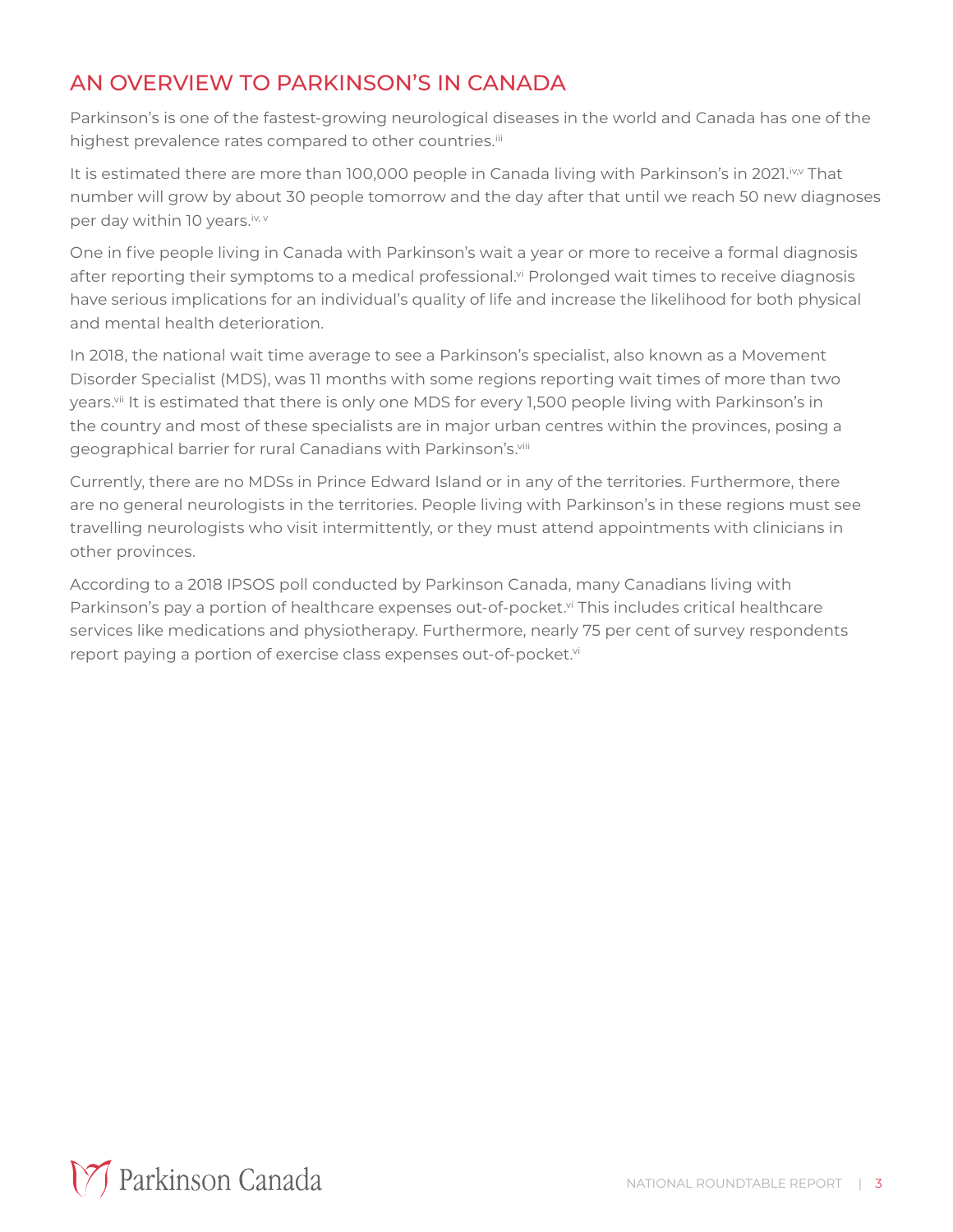## 100,000

There are more than **100,000** Canadians living with Parkinson's.

## 888888888888888

 There is approximately **one** Movement Disorder Specialist for every **1,500** people with Parkinson's in the country.

**30 A** 

 In 2021, approximately **30** people are diagnosed with Parkinson's **every day**. Within 10 years, this number is projected to grow to **50** new diagnoses per day.



**One in five** people living in Canada with Parkinson's wait **a year or more** to receive a formal diagnosis after reporting their symptoms to a medical professional.

**44%** of people with Parkinson's pay a portion of expenses out of pocket for physiotherapy.

**34%** of people with Parkinson's pay a portion of expenses out of pocket for medications.



 In 2018, the national wait time average to see a Movement Disorder Specialist was **11 months.**

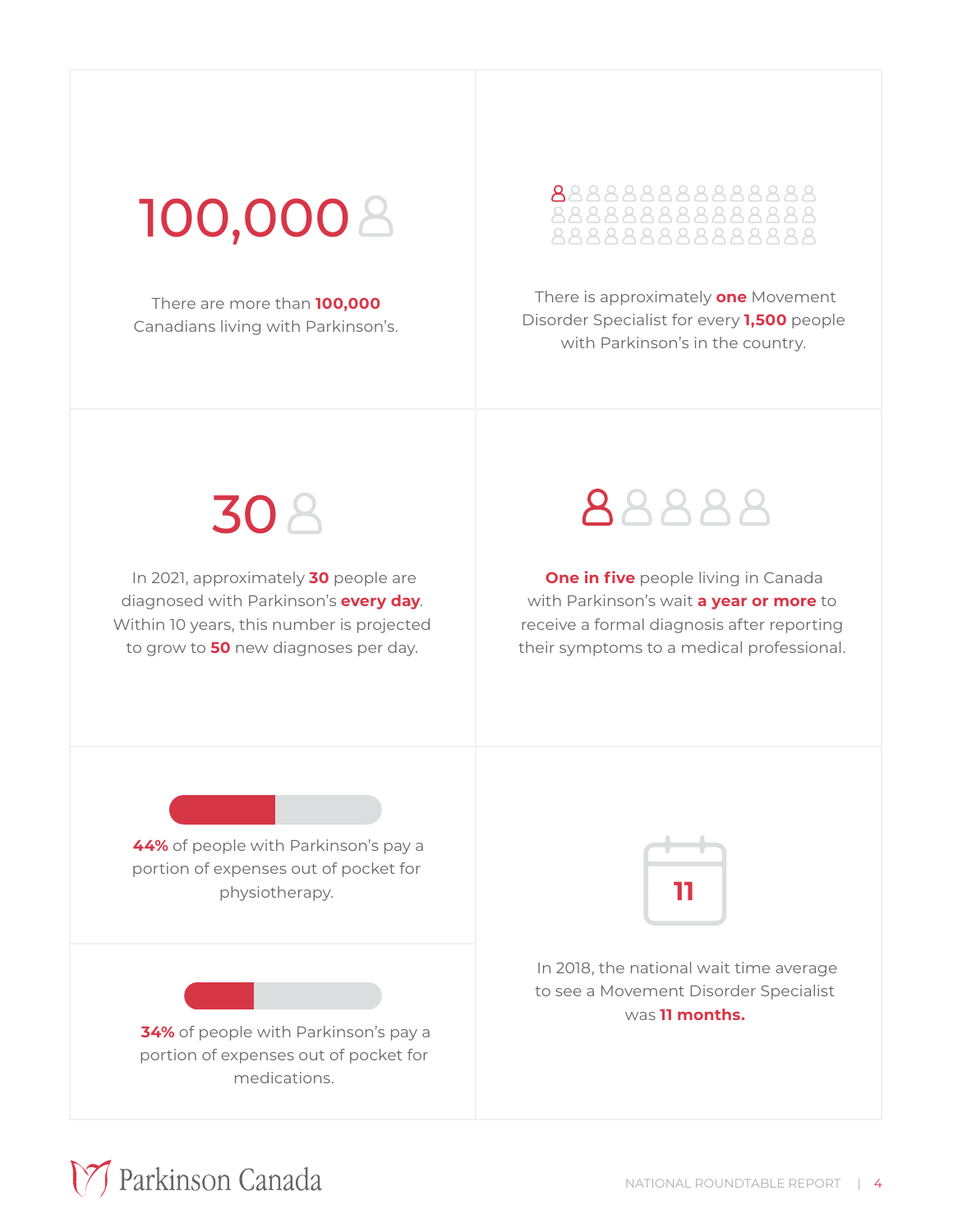#### **ROUNDTABLE DISCUSSION THEMES**

Three major themes were focused on during the National Roundtable. These themes were extrapolated from conversations that occurred during the regional roundtable series held prior to the National Roundtable.

#### **HEALTHCARE PROVIDER EDUCATION** FAMILY PHYSICIAN EDUCATION

During the regional roundtables, we asked participants about their views on diagnosis wait times.

Several participants described circumstances where early symptoms of their Parkinson's were not properly recognized by family physicians, leading to delays in diagnosis. Others encountered difficulty in acquiring referrals to either a neurologist or MDS.

This reality was echoed during the National Roundtable where many individuals said that if their family doctor had been more informed about Parkinson's, it might have allowed for a faster diagnosis.



When participants of the National Roundtable were polled, **89%** felt that providing further Parkinson's training to family physicians would accelerate diagnosis.

"I went to see three general doctors over the last year – each of them ultimately bows out. They do not seem to want to talk about it. I don't know if they don't know enough about Parkinson's, or what [the reason] is."

- Person with early onset Parkinson's, Winnipeg, Manitoba

As one example from many stories that came out of the conversation, an individual in the group with Parkinson's shared that he felt his family doctor did not have the resources required for diagnosing Parkinson's. He went on to add that had his family doctor been aware of the early signs and symptoms of Parkinson's, it would have helped with receiving a faster diagnosis and referral to a Parkinson's specialist or neurologist.

On the other end of the spectrum, individuals in the group who were quickly referred to an MDS by their general practitioner reported being satisfied with their diagnosis experience.

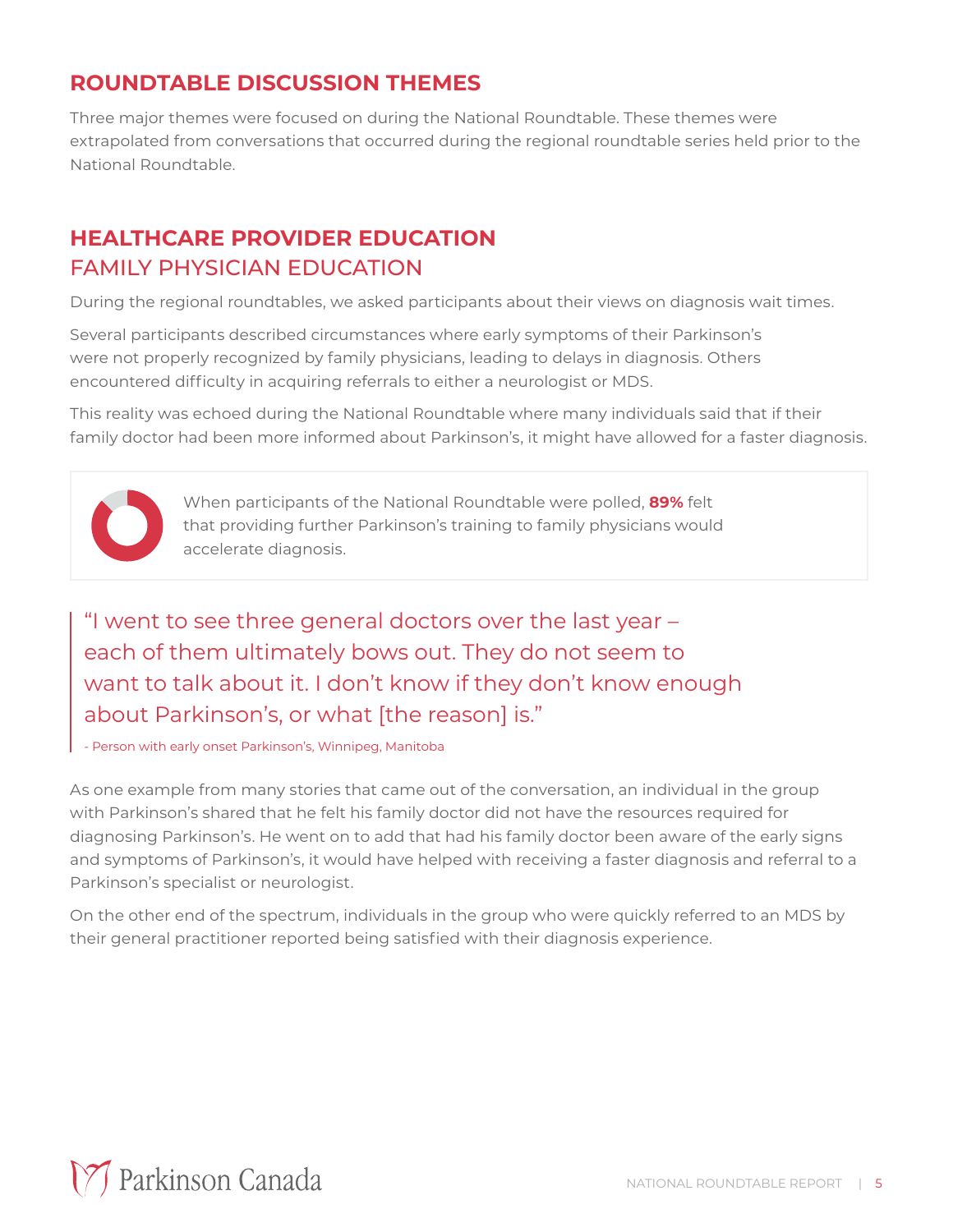"Communication between your family doctor and a Parkinson's specialist is essential, and I need to ensure that I help with creating that connection. If it's nonexistent, I need to make sure it happens because it's very important."

- Person with Parkinson's, Broderick, Saskatchewan

A medical professional in the group shared that it is challenging for a family doctor to know a great deal of information on Parkinson's, as there are so many other diseases that they must have extensive knowledge about and be able to treat. There was collective agreement in the group that family physicians are not expected to be experts at diagnosing Parkinson's, but when they have the knowledge to connect individuals to the right resources and get them referred to a neurologist or MDS, it makes for much better health outcomes.

#### "We can't expect family doctors to know everything about Parkinson's and be an expert, but we need them to know enough to refer."

#### - Movement Disorder Specialist, Winnipeg, Manitoba

The National Roundtable had several doctors in attendance who confirmed that every medical student does learn about Parkinson's, however the education is insufficient. Parkinson's is usually touched on as part of a larger discussion including other related neurological diseases.

Methods for educating general practitioners were discussed by members of the group and one doctor in attendance suggested the possibility of medical doctors learning more about Parkinson's through Continuing Medical Education (CME) credits. These continuing education courses are mandatory and provide healthcare professionals with up-to-date knowledge and tools that improve their patient care.

Family physicians are pillars of the healthcare system. They are often the first point of contact in the medical system and oversee the holistic health of their patients. Parkinson's is a disease that benefits from multidisciplinary care. It often requires several specialists – neurologists, MDSs, psychiatrists, cardiologists, as well as other healthcare professionals to handle the complex and wide range of symptoms – and family physicians are integral to connecting their patients to the right resources for receiving proper care.

Providing education to support family physicians in recognizing early indicators of Parkinson's and managing the wide-ranging symptoms of Parkinson's would have significant impact on the quality of care for people living with Parkinson's in Canada.

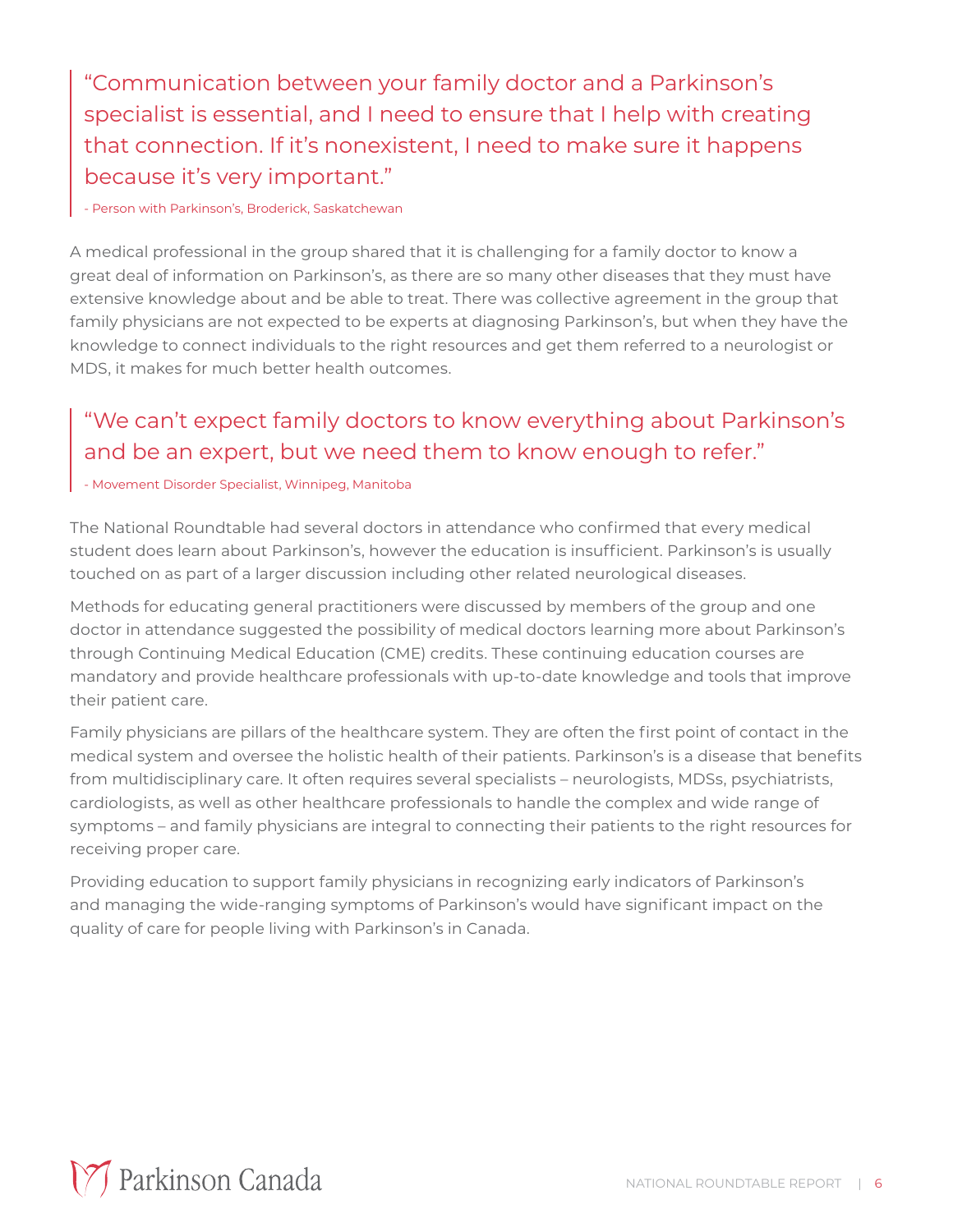#### ALLIED HEALTHCARE PROFESSIONAL EDUCATION

Parkinson's-specific training for allied healthcare professionals has substantial benefits. Much like the topic of Parkinson's-specific training for general practitioners, we heard from many of the National Roundtable participants about the importance of allied healthcare professionals having proper education in Parkinson's. From one individual who found specialized exercise classes more beneficial, as they targeted multiple symptoms of Parkinson's simultaneously, to a care partner whose father was experiencing weight loss due to Parkinson's and assigned a high-protein diet by an unknowing dietitian who was unaware of the implications it would have on his medication's absorption.



When polled, **100%** of National Roundtable attendees agreed that treatments from allied healthcare professionals are more beneficial when those professionals are familiar with Parkinson's.

Each Parkinson's experience is unique, and symptoms will present themselves differently in an individual. Heterogenous by nature, Parkinson's can benefit from a tailored approach in healthcare. There is a tremendous amount of dialogue around the importance of a "team" in treating Parkinson's symptoms. As with general practitioners, allied healthcare professionals play a crucial role and make up much of the "team" that cares for and supports a person with Parkinson's and their family.

During the National Roundtable, many people living with Parkinson's and care partners shared the importance of the holistic care that allied healthcare services provide in the treatment of Parkinson's. Whether it is physiotherapists, speech therapists, occupational therapists, or dieticians – there are a wide array of healthcare and support services that people with Parkinson's require to maintain a quality lifestyle. As critical as these individuals are to the management of Parkinson's, education about the disease is rarely a major component of allied healthcare training.

"More resources are needed. More training is needed. There needs to be basic training in Parkinson's and multidisciplinary approaches. There is basic information about the disease that needs to be shared among healthcare professionals and caregivers, so they have general knowledge about Parkinson's."

- Person with Parkinson's, Trois-Rivières, Quebec

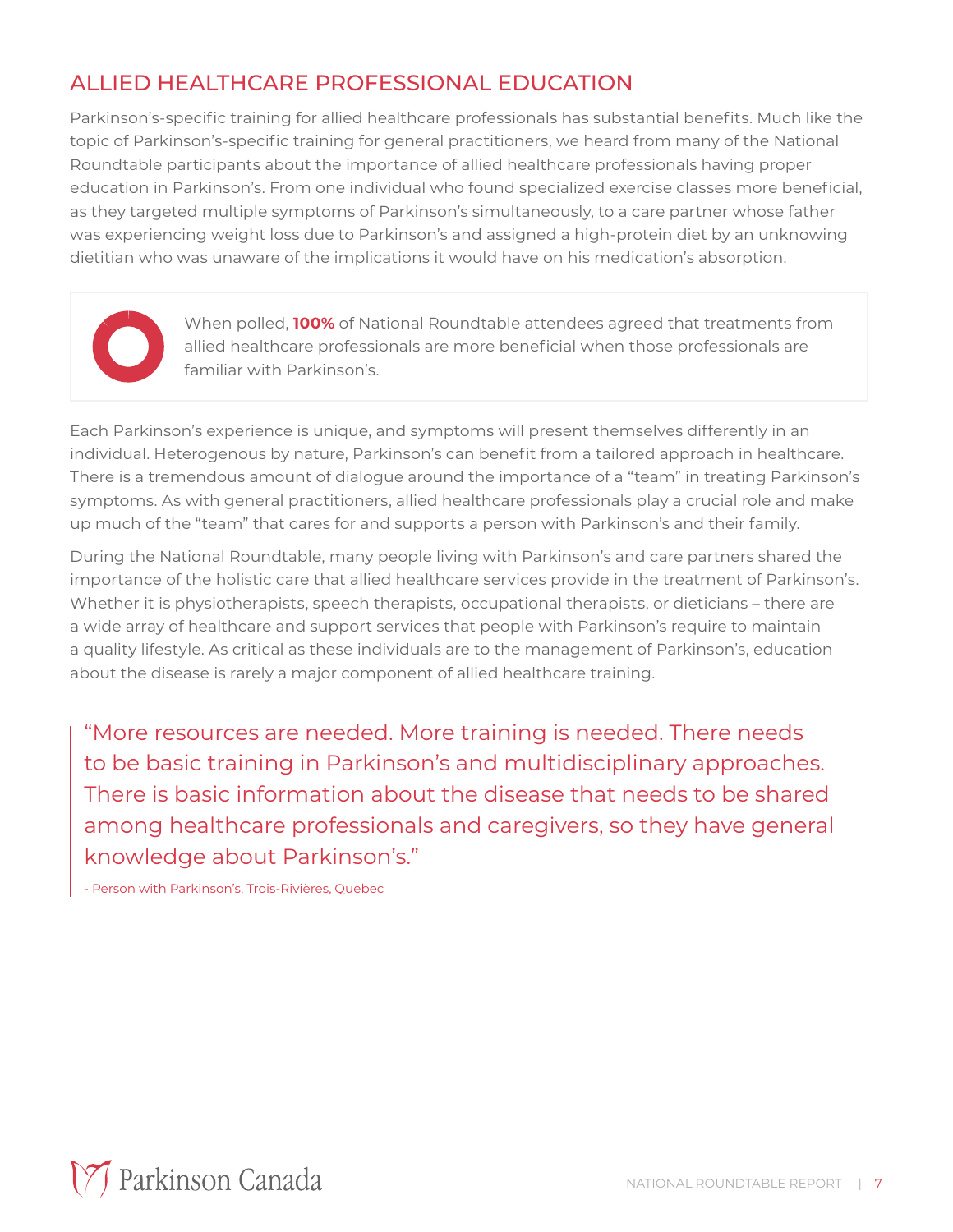Physiotherapy is one of the most important allied healthcare services required when living with Parkinson's. As time goes on and the disease progresses, the need for physical therapy increases.

A physiotherapist based in Fredericton, New Brunswick, informed the group that her training only had a small portion dedicated to Parkinson's education. She went on to share that a third of her case load involves people with Parkinson's and that she did most of her Parkinson's training after college.

Additionally, there was discussion about providing support for care partners. One individual in the group suggested additional education for social workers for them to offer emotional support and resources to care partners to protect them from burnout. In the 2018 Parkinson Canada IPSOS poll, more than 50 per cent of Parkinson's care partners reported feeling anxious or helpless.<sup>vi</sup> Whether they are a spouse, family member, or friend – care partners are a foundation of support for people living with Parkinson's.

#### **CARE COORDINATION**

The subject of care coordination was one of the most popular topics discussed during the roundtable series. There were some who shared that they were fortunate to have a Parkinson's disease specialist nurse as a resource after they or their partner had received a Parkinson's diagnosis and found the support invaluable. Nurses can assist with the coordination of appointments with allied healthcare professionals; connect people living with Parkinson's and their care partners with educational tools, resources, and support group information; as well as check in with individuals through follow-up calls.

Many others throughout the roundtable series had not had the opportunity to work with a nurse care coordinator as part of their medical management but were familiar with the model and fully supported the idea of working to increase the number of nurse care coordinators in clinics across the country.

> When polled, **62%** of National Roundtable participants said they did not have care coordination available in their region.

Throughout the discussion, a member of the group with early onset Parkinson's shared his experience working with a nurse care coordinator. When he first received his diagnosis, it was the nurse who provided him with information and resources about Parkinson's and connected him with information about local support groups.

His story was echoed by other members in the group who had the opportunity to work with a nurse. A care partner shared with the group how much of a difference it made in her husband's quality of care by having a nurse check in on them and answer their questions. Another participant living with Parkinson's explained how crucial it is after first receiving a diagnosis to have a support in place that will connect you with the right allied healthcare services and give you as much information as possible.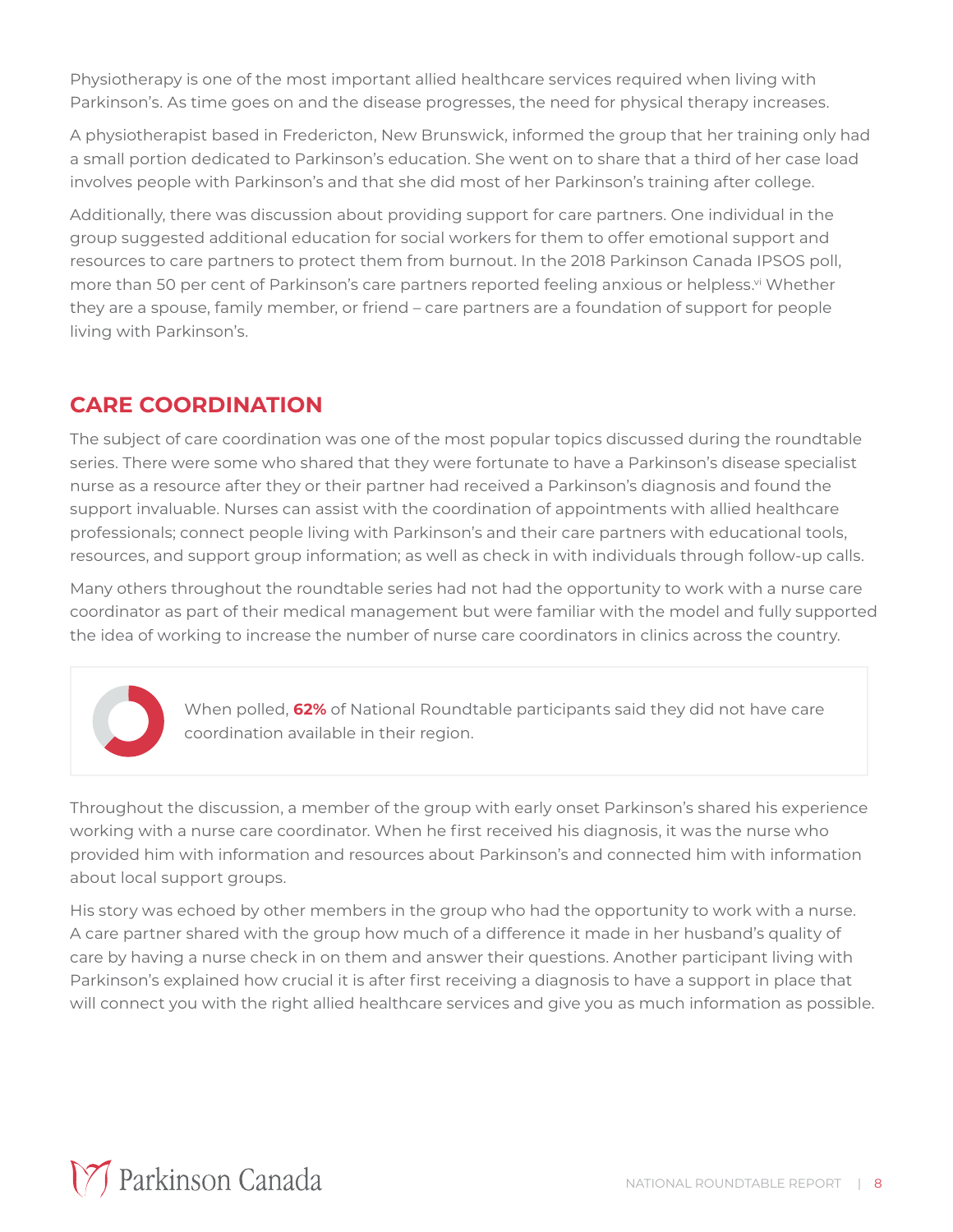On the other end of the spectrum, there were participants at the National Roundtable who live in more under-serviced, rural parts of the country where neither Parkinson's care coordinator nurses, neurologists or MDSs live and work.

### "The lack of facilitated care in our region to support us through this process has been very frustrating. It is so difficult to navigate the care. How do you get proper care when you don't have people advocating for you?"

- Care partner, Yellowknife, Northwest Territories

One of the care partners who participated in the National Roundtable is based in the Northwest Territories and has had many challenges over the past few years with accessing care for her father who has Parkinson's.

In addition to a family physician, community neurologists play an integral role in diagnosis and treatment of Parkinson's for many people. Having a specialized healthcare professional available is important to support people living with Parkinson's as they navigate their journey. Currently, there are no Parkinson's specialists or general neurologists in any of the territories. People living with Parkinson's in these regions must see travelling neurologists who visit intermittently, or they must attend appointments with clinicians in other provinces.

The increase in virtual medical care since the COVID-19 pandemic began is an unexpected benefit for the care partner and her family. She went on to share that through telehealth she managed to secure an appointment for her father with a neurologist in Calgary, Alberta and during that meeting they learned about MDSs. They were able to get an appointment with a MDS and recently returned from Calgary where her father had the Duodopa® surgery.

The care partner shared with the group that about a week after the surgery a nurse called to check in on her father. The nurse gave them pertinent information on other medications, discussed physiotherapy options, speech therapy options, diet considerations, etc., and gave them the comfort of knowing there was someone there to offer them support.

"This was the first time in our eight-year Parkinson's journey that someone contacted us to check in and provide information and answer our questions. This was a very emotional experience that brought me to tears and reinforced the importance of having proper nurse care."

- Care partner, Yellowknife, Northwest Territories

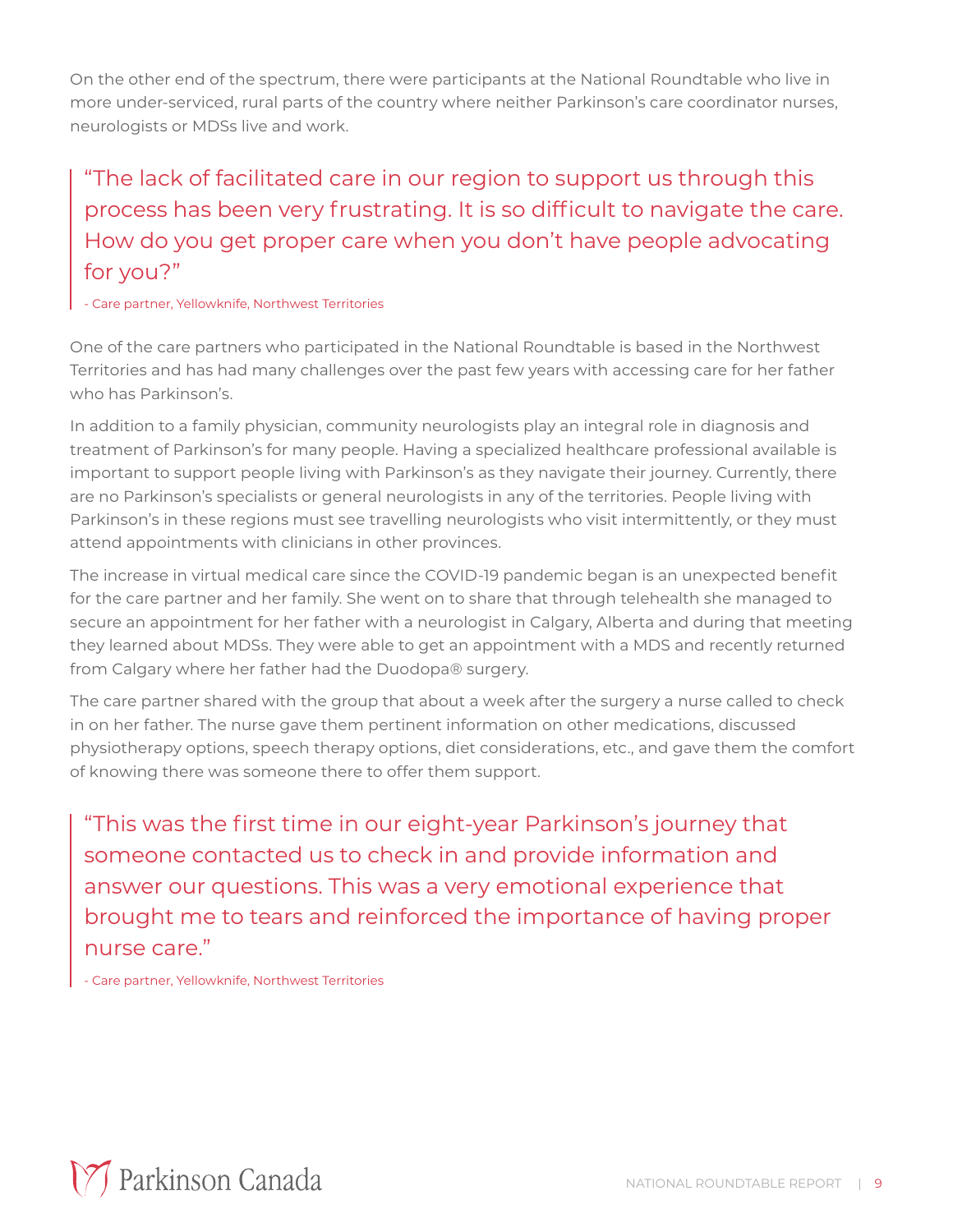The topic of patient education became the next focus of conversation. Members in the group discussed the importance of giving newly diagnosed individuals as much information as possible about Parkinson's, as well as information on what resources are available.

Certain members in the group said they received a pamphlet of information after being diagnosed. There was no other information provided by their doctor and no follow-up. These individuals had to conduct their own research about the additional resources available to them.

A member of the group who is a Parkinson's specialist mentioned how the number of individuals with Parkinson's seems to be going up in his region and they have had to hire more neurologists at his clinic. With only one nurse on staff, the workload is rapidly growing. He feels it would be helpful to have funding in place to hire more nurses to support the growing number of individuals with Parkinson's and ensure every person living with Parkinson's is connected to timely educational information.

### "Post-diagnosis information is critical. People need to be educated, including family and friends who are caregivers. They are part of the journey too."

- Person with Parkinson's, Winnipeg, Manitoba

As the number of people living with Parkinson's continues to rise in Canada, increasing the number of nurses who can provide care coordination and connect people with Parkinson's to information and resources would be highly beneficial.

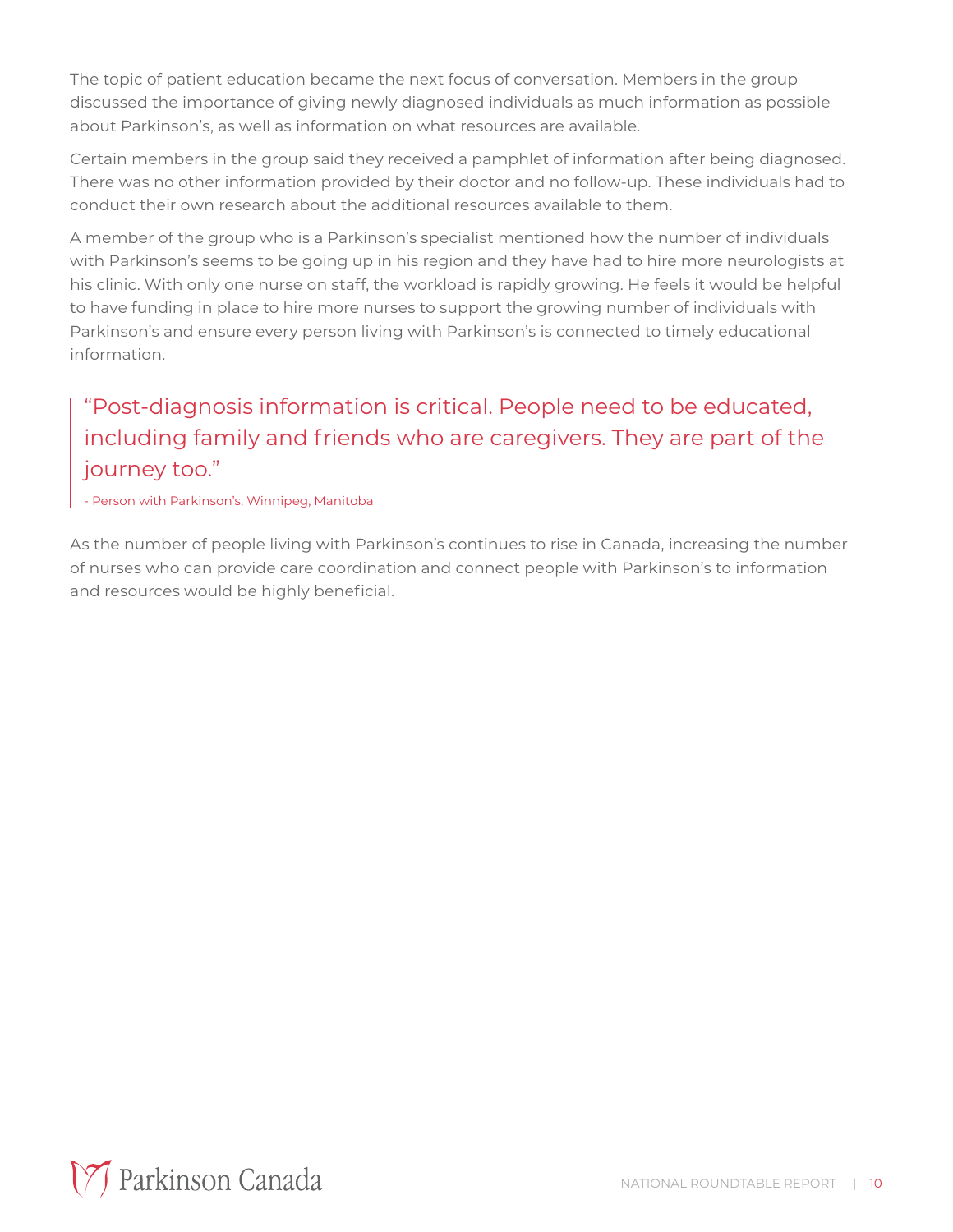#### **ACCESS TO MOVEMENT DISORDER SPECIALISTS**

Throughout the roundtable series, we heard about challenges participants experienced trying to access a MDS. There were some participants in the group who expressed frustration with how long it takes to get into a movement disorders clinic due to the small number of them that operate in their region. Others shared that when their family physician referred them to a general neurologist, the neurologist was unable to make the Parkinson's diagnosis; it was not until they had met with a MDS that they finally received a diagnosis.

When people living with Parkinson's and care partners in the group were polled, **82%** responded that additional training of Movement Disorder Specialists is necessary for the medical management of Parkinson's.



When medical professionals in the group were polled, **83%** responded that the additional training of Movement Disorder Specialists is necessary for the medical management of Parkinson's.

"We need more than one approach to get more Movement Disorder Specialists, especially with government cutbacks and healthcare professionals leaving. The government needs to play a role in keeping them here in Canada."

- Community organization representative, Calgary, Alberta

The final portion of the National Roundtable began with a presentation from a MDS based in British Columbia on the process of becoming a MDS and the barriers for keeping them in Canada.

To become a MDS in Canada, a doctor completes an undergraduate degree (and sometimes a master's or PhD as well) followed by three to four years of medical school and a post-medical graduate education also known as residency. This is a cumulative 13 to 17 years of post-secondary education.

Upon completing residency, a neurologist can then get their license from the College of Physicians and Surgeons in their province and start practising as a general neurologist, or they can do several more years of fellowship training.

In fellowship training, a neurologist can pursue sub-specialty training in several different areas, with movement disorders being one of them.

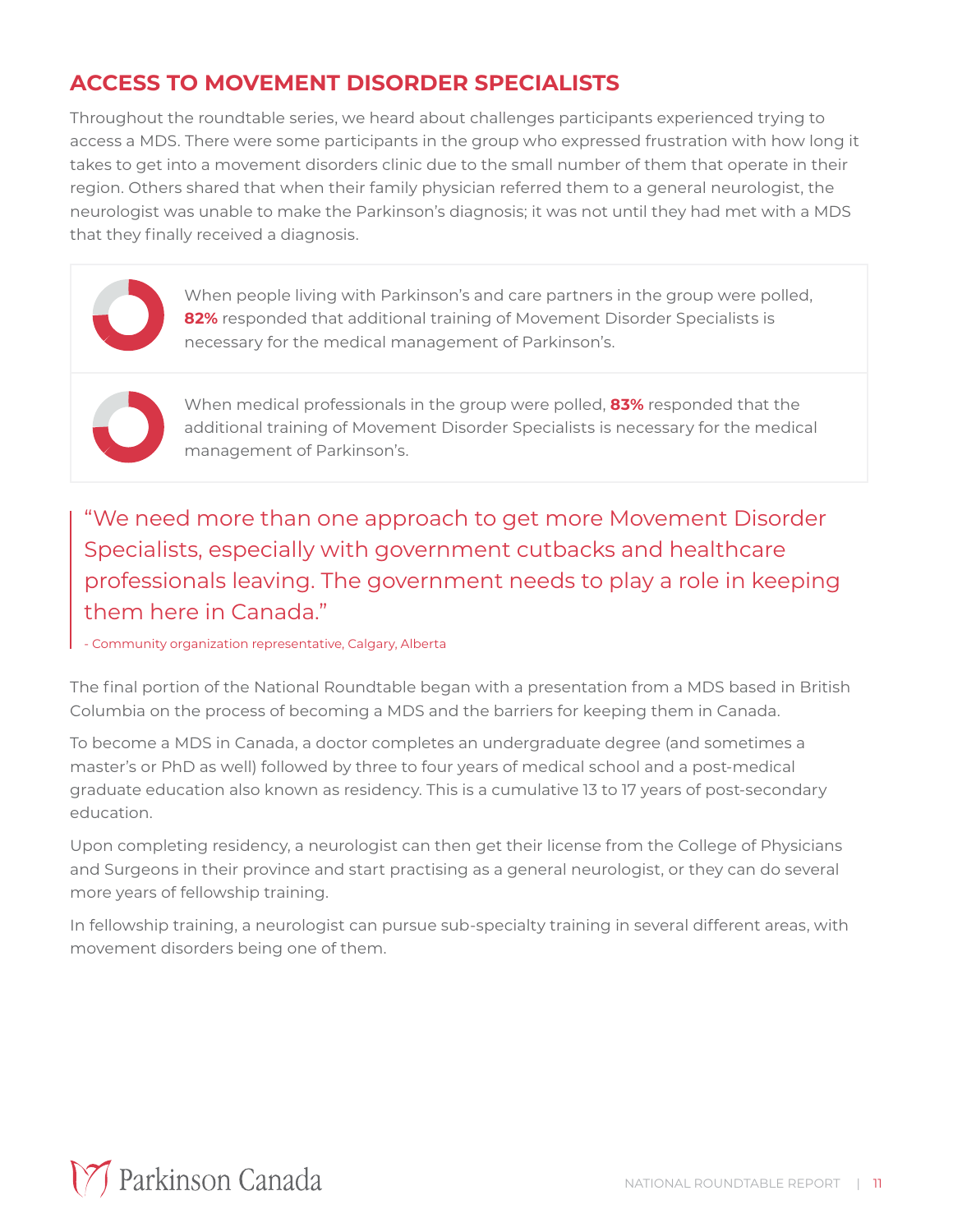A MDS will complete one to two years of fellowship training at a movement disorders clinic, which includes the following: exposure to rare conditions and unusual presentations of common disorders involving involuntary movements, experience with advanced treatments for Parkinson's, experience working in a coordinated manner with an allied healthcare team, dedicated movement disorders educational seminars (aka "rounds"), training in deep brain stimulation and Duodopa® pump programming, and clinical research.

After fellowship training, a MDS will either be hired by the clinic where they trained, or by another movement disorders clinic in Canada. Alternatively, they will work in an under-serviced area of the country and try to establish a new movement disorders clinic there.

So, what is the barrier to attracting more neurologists to movement disorders fellowship training? The answer is funding. In addition to a lack of funding, the number of medical students admitted to a residency program is low. In 2021 there were only 2,083 funded residency positions in Canada and only 49 of these positions were designated for neurology.<sup>ix</sup> Only a select number of these residents will seek out a movement disorders fellowship, and presently there is no funding for movement disorders fellowship training provided through the medical education system. This means any neurologists interested in fellowship training must independently seek out their own funding.

"Academic fellows at institutions must be fully funded to participate in fellowship training. Currently, there are only two partially funded MDS fellowship positions in Canada, both of which are funded by Parkinson Canada."

- Movement Disorder Specialist, Surrey, British Columbia

To fulfill the funding requirements fellows must find a source of private funding, which is often provided by pharmaceutical companies. The lack of neurology residency positions and funding for movement disorders fellowships are significant deterrents that prevent doctors from seeking out the much-needed skills in this area.

"My experience with Parkinson's is quite new, but the topic of losing highly-trained specialists to the U.S. is close to my heart. I just lost my neurosurgeon, which is so hard for me as I [also] have epilepsy. I don't blame my neurosurgeon because he felt that he couldn't make the investment into Canada, because an investment wasn't made into him."

- Person with Parkinson's, Winnipeg, Manitoba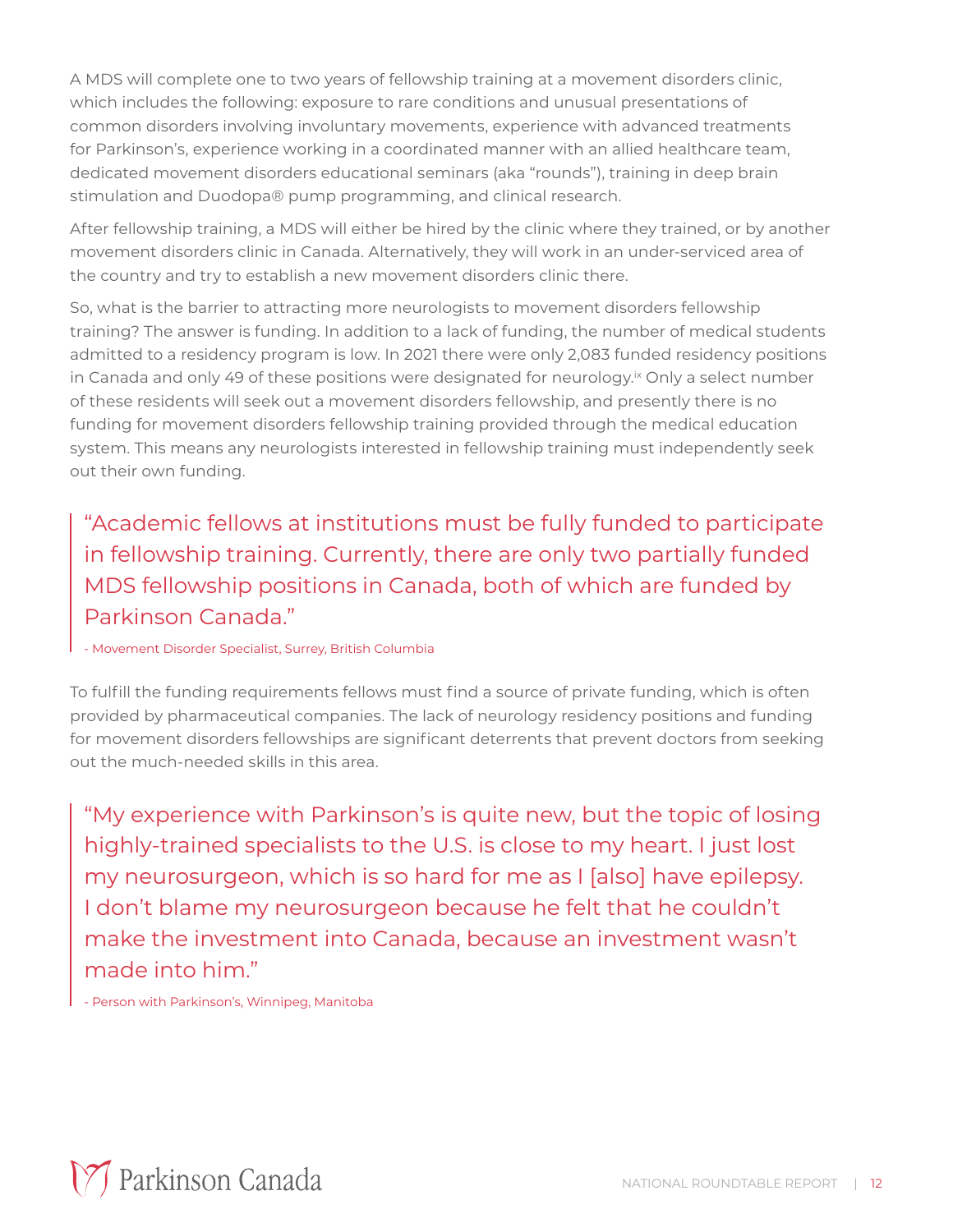Another barrier that was mentioned is the competitive edge that the United States currently has over Canada in terms of the compensation packages they offer as recruitment tactics. Large salaries, signing bonuses, benefits and substantial paid vacations are some of the incentives that are offered to Canadian-trained neurologists and MDSs.

More MDSs in Canada will not happen without long-term investment. In the absence of more funding, neurologists will either gravitate to other sub-specialities in their fellowship (neuromuscular, stroke, epilepsy, migraines, etc.) or leave for other countries. If funding does not increase in Canada, the opportunity to recruit clinicians who are interested in movement disorders could soon become even more challenging.

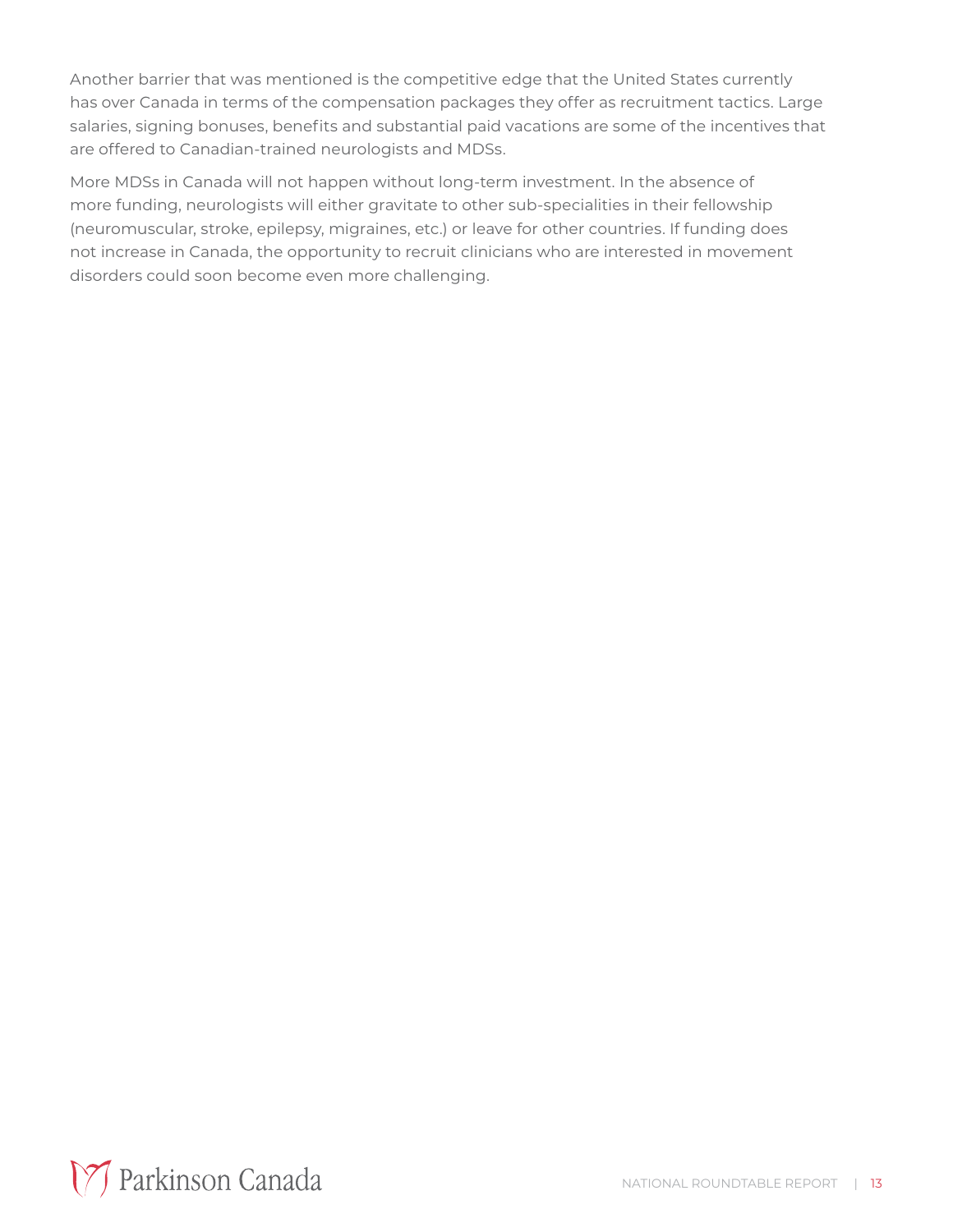#### **CONCLUSION** KEY PRIORITIES

During the Parkinson Canada Roundtable Series, members of the Canadian Parkinson's community spoke honestly about their current challenges and were both enthusiastic and hopeful that their shared insights will move towards meaningful action.

Upon concluding the roundtable series and after months of engaging with people living with Parkinson's, care partners, healthcare professionals, and other Parkinson's community organizations from across the country, we have gathered insights and have identified the following key priorities for improving the quality of life for people living with Parkinson's in Canada.

- **•** Gaps have been identified in the support of development and promotion of Parkinson's curriculum and awareness for family physicians and allied healthcare professionals. **Work needs to be done to address these gaps and provide additional training and knowledge transfer to qualified healthcare providers, which will allow for earlier diagnosis and treatment of Parkinson's.**
- **•** Systemic issues exist within healthcare across Canada, which means people living with Parkinson's are underserved given the limited number of Parkinson's Nurse Specialists and Movement Disorder Specialists. **Systemic issues and barriers throughout the healthcare system need to be examined to determine what steps can be taken to increase the number of healthcare providers available to support people with Parkinson's.**
- **• Equitable access to care and treatments for all Canadians living with Parkinson's is essential.** This includes exploring the availability and wait times for life-changing treatments and access to Health Canada approved medications.

These priorities will help provide a roadmap to the organization in developing our future advocacy work in support of Canadians living with Parkinson's.

#### NEXT STEPS

The roundtable series was an opportunity to hear from the Parkinson's community and get direction on advocacy needs to help inform the development of an advocacy strategy for the organization. These roundtables and reports are the first step in this process and will be the foundation of future advocacy efforts.

The next step is the development of a Parkinson Canada Advocacy Strategy based on these key priorities, which will outline how the organization, along with all Canadians, can play a role in advocating for those living with Parkinson's.

We will continue to build relationships with key stakeholders and government officials to raise awareness about the gaps that currently exist in Parkinson's healthcare. In addition, we will continue to collaborate with community organizations across the country to address these advocacy issues and work towards our mission of transforming the lives of people living with Parkinson's in Canada.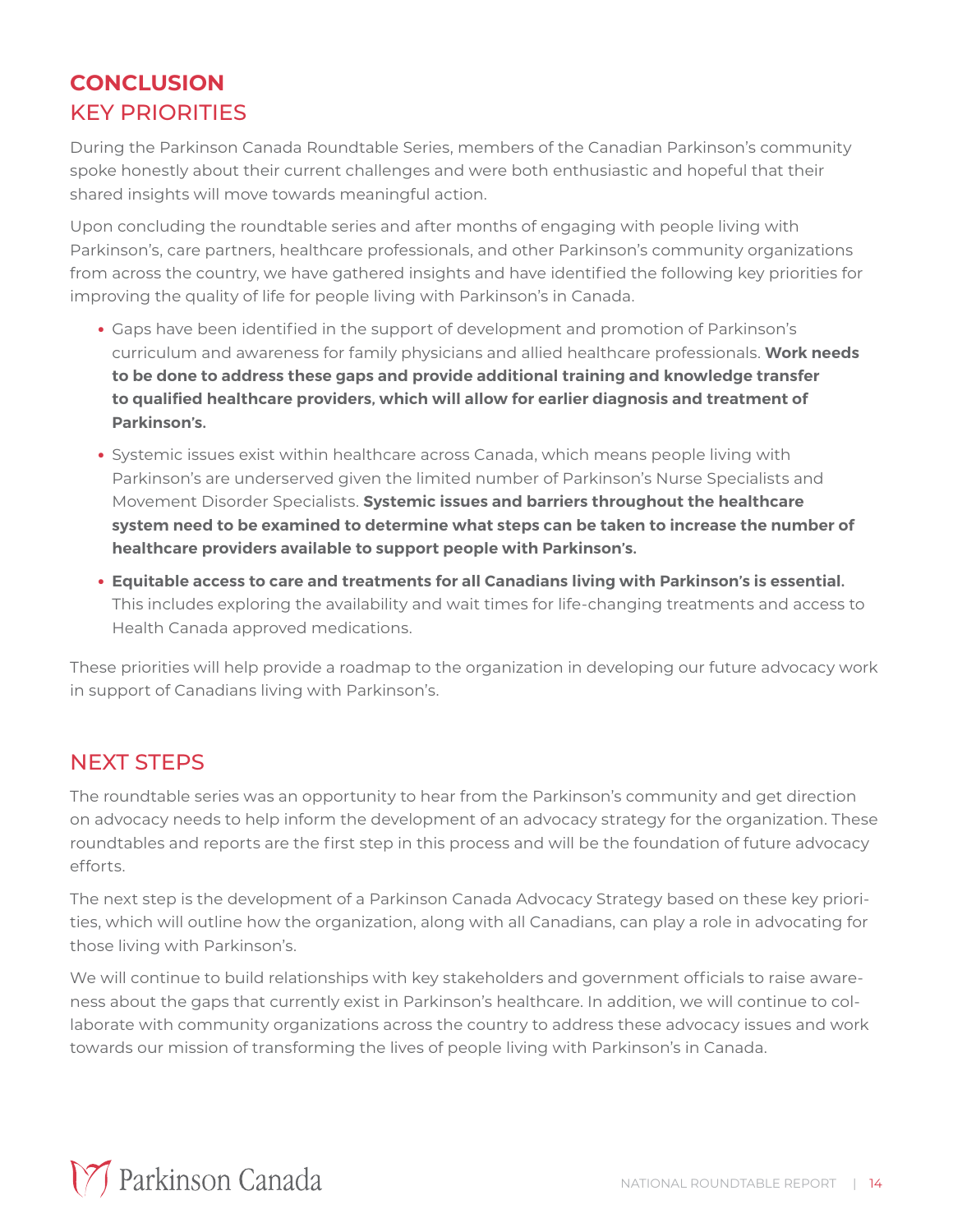#### **ACKNOWLEDGEMENTS**

#### PARKINSON ADVISORY COUNCIL (PAC)

Parkinson Canada is grateful to Parkinson Advisory Council members Bob Kuhn and Joe van Koeverden, who participated in all roundtables.

#### COMMUNITY ORGANIZATION COLLABORATION

Parkinson Canada recognizes we are stronger together and appreciate the support for the roundtables from the following organizations:

Parkinson Association of Alberta Parkinson Society British Columbia Parkinson Society Newfoundland & Labrador Parkinson Society Southwestern Ontario Parkinson Quebec U-Turn Parkinson's

#### **ABOUT PARKINSON CANADA**

People with Parkinson's are at the centre of everything we do. Our mission is to transform the lives of people living with Parkinson's.

Parkinson Canada funds critical research, provides information and support, increases awareness and advocates for improved healthcare outcomes for people living with Parkinson's across Canada.

[https://www.parkinson.ca/](https://www.parkinson.ca)

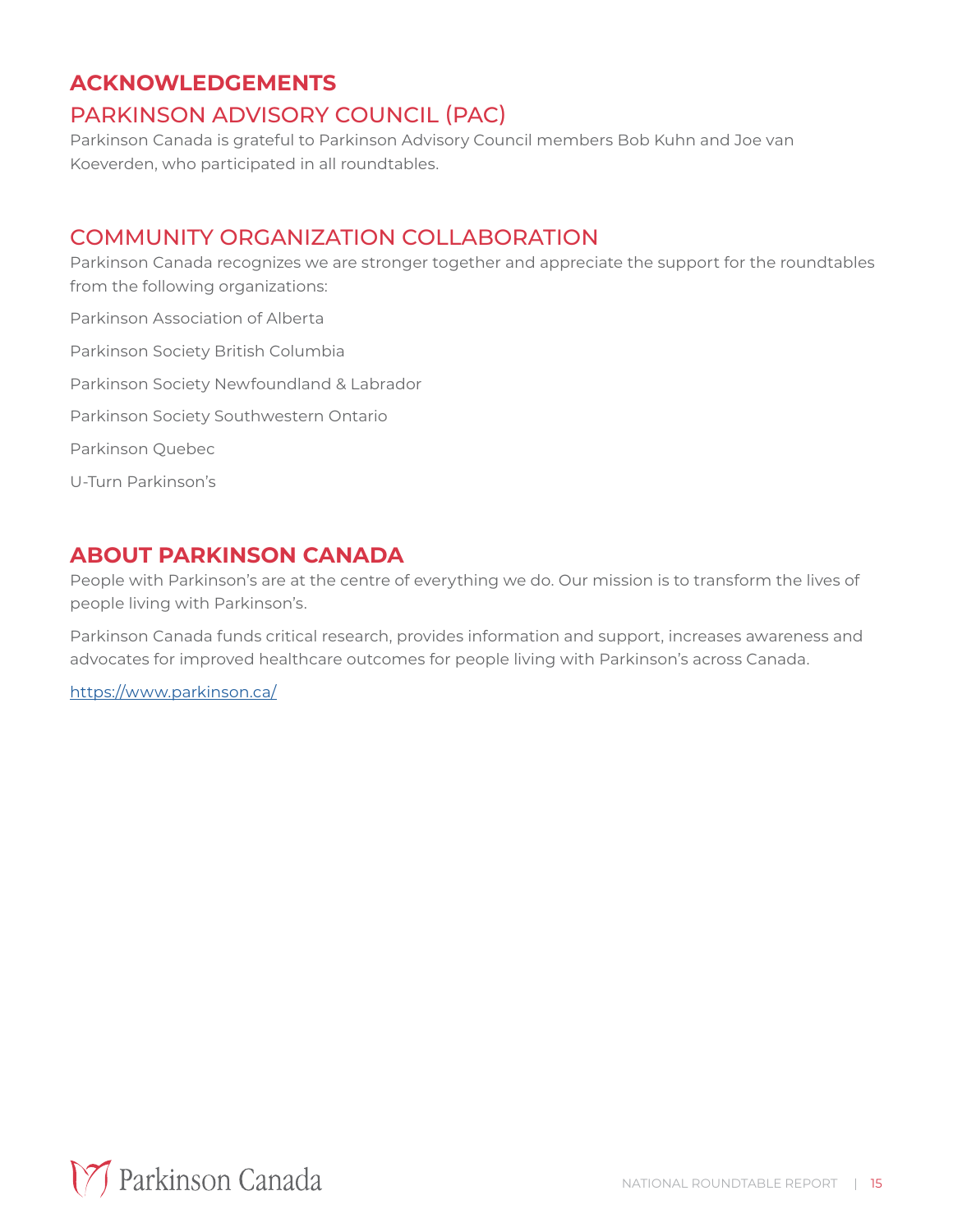#### **APPENDIX**

i Deep Brain Stimulation. (n.d.). Sunnybrook Health Sciences Centre. Retrieved January 7, 2022 from <https://sunnybrook.ca/content/?page=deep-brain-stimulation>

ii Duodopa® Therapy. (n.d.). University Health Network Krembil Brain Institute. Retrieved January 7, 2022 from [https://www.uhn.ca/Krembil/Treatments\\_Procedures/Duodopa\\_therapy](https://www.uhn.ca/Krembil/Treatments_Procedures/Duodopa_therapy) 

iii Dorsey, E. R., Elbaz, A., Nichols, E., Abd-Allah, F., Abdelalim, A., Adsuar, J. C., … Collado-Mateo, D. (2018). Global, regional, and national burden of Parkinson's disease, 1990–2016: a systematic analysis for the Global Burden of Disease Study 2016. The Lancet Neurology. doi:10.1016/s1474-4422(18)30295-3

iv Public Health Agency of Canada. Canadian Chronic Disease Surveillance System (CCDSS), Data Tool 2000–2016, 2018 Edition. Ottawa (ON): Public Health Agency of Canada; 2019.

v Neurological Health Charities Canada (NHCC), Health Canada, Public Health Agency of Canada (PHAC), Canadian Institute of Health Research (CIHR). MAPPING CONNECTIONS: An Understanding of Neurological Conditions in Canada. Sept. 2014. pg.68.

vi People with Parkinson's Face Gaps in the Availability of Health Services [Data Set] (March 28, 2018). IPSOS Public Affairs. Retrieved December 17, 2021 from [https://www.ipsos.com/en-ca/news-polls/](https://www.ipsos.com/en-ca/news-polls/parkinson-canada-stakeholder-survey-2018) [parkinson-canada-stakeholder-survey-2018](https://www.ipsos.com/en-ca/news-polls/parkinson-canada-stakeholder-survey-2018) 

vii Parkinson Canada National Environmental Scan conducted in Fall 2018

viii Mathematical estimate based on v, vii

ix R-1 March Interactive Data. (May 13, 2020). CaRMS. Retrieved December 15, 2021 from [https://www.](https://www.carms.ca/data-reports/r1-data-reports/r-1-match-interactive-data/) [carms.ca/data-reports/r1-data-reports/r-1-match-interactive-data/](https://www.carms.ca/data-reports/r1-data-reports/r-1-match-interactive-data/)